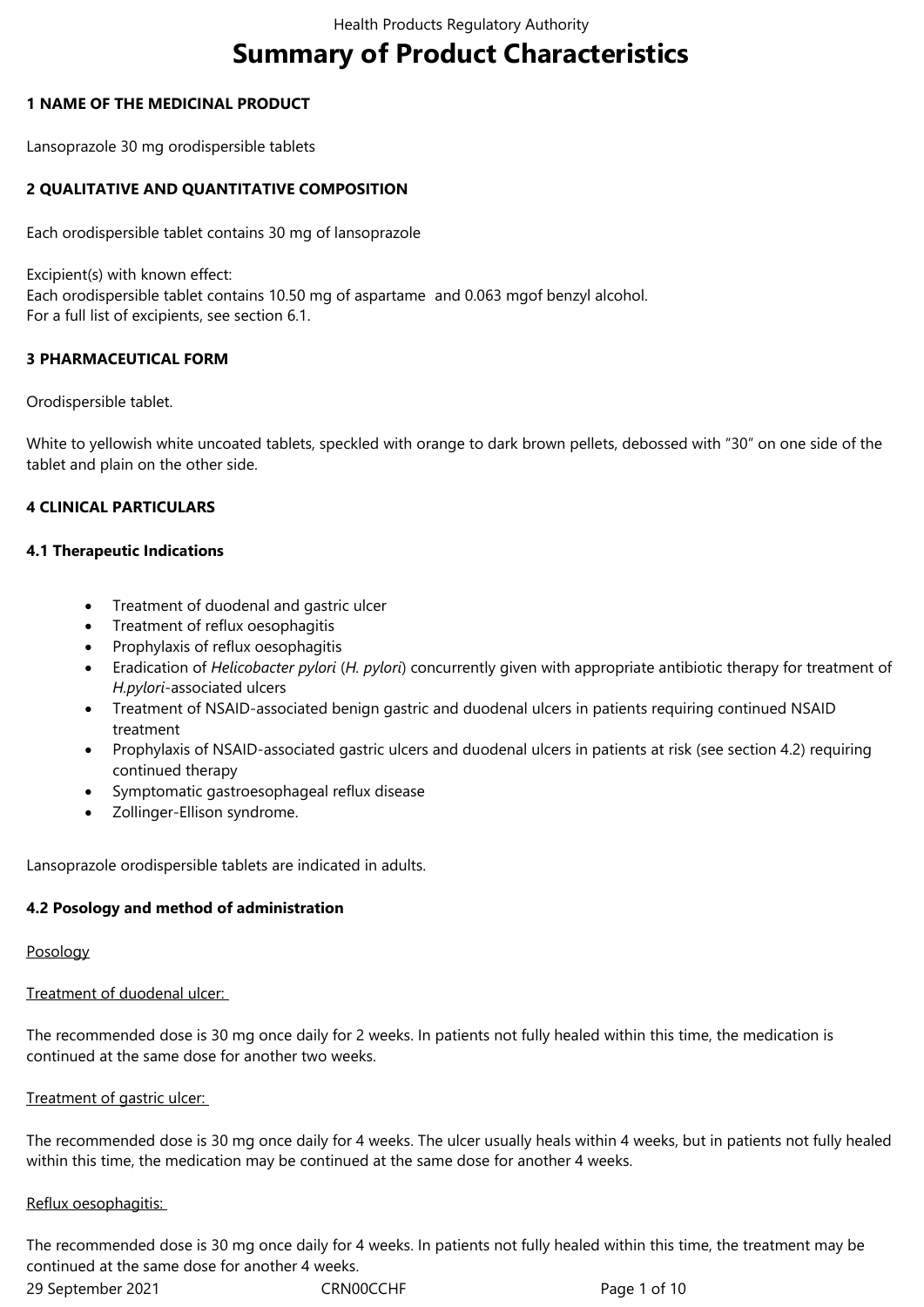## Prophylaxis of reflux oesophagitis:

15 mg once daily. The dose may be increased up to 30 mg daily as necessary.

## Eradication of *Helicobacter pylori:*

When selecting appropriate combination therapy consideration should be given to official local guidance regarding bacterial resistance, duration of treatment, (most commonly 7 days but sometimes up to 14 days), and appropriate use of antibacterial agents.

The recommended dose is 30 mg of Lansoprazole orodispersible tablets twice daily for 7 days in combination with one of the following:

clarithromycin 250-500 mg twice daily + amoxicillin 1 g twice daily

clarithromycin 250 mg twice daily + metronidazole 400-500 mg twice daily

The *H. pylori* eradication results obtained when clarithromycin is combined with either amoxicillin or metronidazole give rates of up to 90%, when used in combination with Lansoprazole orodispersible tablets.

Six months after successful eradication treatment, the risk of re infection is low and relapse is therefore unlikely.

Use of a regimen including lansoprazole 30 mg twice daily, amoxicillin 1 g twice daily and metronidazole 400-500 mg twice daily has also been examined. Lower eradication rates were seen using this combination than in regimens involving clarithromycin. It may be suitable for those who are unable to take clarithromycin as part of an eradication therapy, when local resistance rates to metronidazole are low.

## Treatment of NSAID associated benign gastric and duodenal ulcers in patients requiring continued NSAID treatment:

30 mg once daily for four weeks. In patients not fully healed the treatment may be continued for another four weeks. For patients at risk or with ulcers that are difficult to heal, a longer course of treatment and/or a higher dose should probably be used.

Prophylaxis of NSAID associated gastric and duodenal ulcers in patients at risk (such as age > 65 or history of gastric or duodenal ulcer) requiring prolonged NSAID treatment:

15 mg once daily. If the treatment fails the dose 30 mg once daily should be used.

#### Symptomatic gastro-oesophageal reflux disease:

The recommended dose is 15 mg or 30 mg daily. Relief of symptoms is obtained rapidly. Individual adjustment of dosage should be considered. If the symptoms are not relieved within 4 weeks with a daily dose of 30 mg, further examinations are recommended.

#### Zollinger-Ellison syndrome:

The recommended initial dose is 60 mg once daily. The dose should be individually adjusted and the treatment should be continued for as long as necessary. Daily doses of up to 180 mg have been used. If the required daily dose exceeds 120 mg, it should be given in two divided doses.

#### Patients with hepatic or renal impairment:

There is no need for a dose adjustment in patients with impaired renal function.

Patients with moderate or severe liver disease should be kept under regular supervision and a 50% reduction of the daily dose is recommended (see section 4.4 and 5.2).

#### Elderly:

29 September 2021 CRN00CCHF Page 2 of 10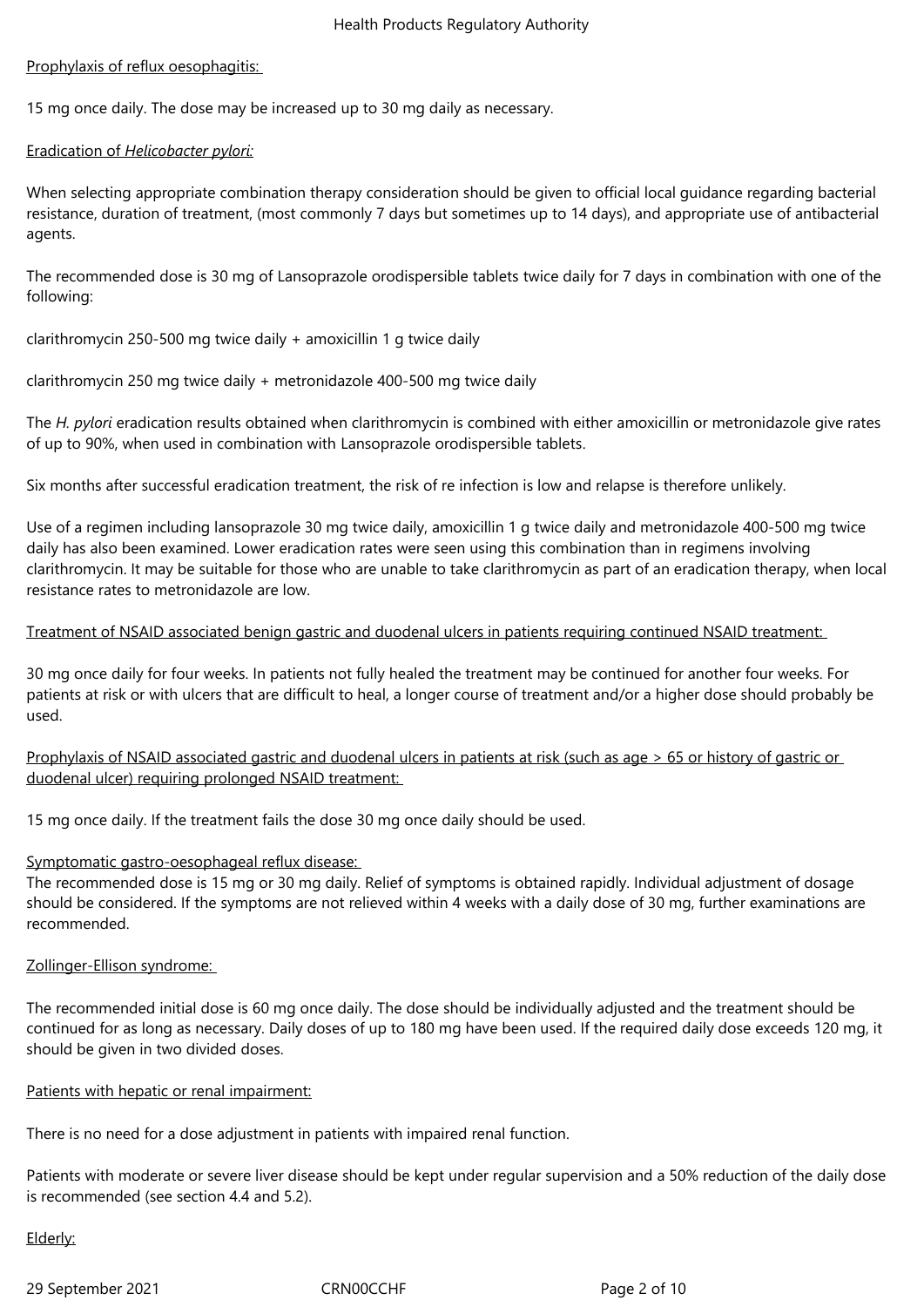Due to reduced clearance of lansoprazole in the elderly an adjustment of dose may be necessary based on individual requirements. A daily dose of 30 mg should not be exceeded in the elderly unless there are compelling clinical indications.

## Paediatric population:

The use of Lansoprazole orodispersible tablets is not recommended in children as clinical data are limited (see also section 5.2). Treatment of small children below one year of age should be avoided as available data have not shown beneficial effects in the treatment of gastro-oesophageal reflux disease.

## Method of administration

For optimal effect, Lansoprazole orodispersible tablets should be taken once daily in the morning, except when used for *H. pylori* eradication when treatment should be twice a day, once in the morning and once in the evening. Lansoprazole orodispersible tablets should be taken at least 30 minutes before food (see section 5.2). Lansoprazole orodispersible tablets are strawberry flavoured and should be placed on the tongue and gently sucked. The tablet rapidly disperses in the mouth, releasing gastro-resistant microgranules which are swallowed with the patient's saliva. Alternatively, the tablet can be swallowed whole with a drink of water.

The orodispersible tablets can be dispersed in a small amount of water and administered via a naso-gastric tube or oral syringe. For instructions on administration see section 6.6

## **4.3 Contraindications**

Hypersensitivity to the active substance or to any of the excipients listed in section 6.1. Lansoprazole should not be administered with atazanavir (see section 4.5).

## **4.4 Special warnings and precautions for use**

In common with other anti-ulcer therapies, the possibility of malignant gastric tumour should be excluded when treating a gastric ulcer with lansoprazole because lansoprazole can mask the symptoms and delay the diagnosis. Severe hypomagnesaemia has been reported in patients treated with PPIs like lansoprazole for at least three months, and in most cases for a year. Serious manifestations of hypomagnesaemia such as fatigue, tetany, delirium, convulsions, dizziness and ventricular arrhythmia can occur but they may begin insidiously and be overlooked. In most affected patients, hypomagnesaemia improved after magnesium replacement and discontinuation of the PPI.

For patients expected to be on prolonged treatment or who take PPIs with digoxin or drugs that may cause hypomagnesaemia (e.g., diuretics), health care professionals should consider measuring magnesium levels before starting PPI treatment and periodically during treatment.

Lansoprazole should be used with caution in patients with moderate and severe hepatic dysfunction (see sections 4.2 and 5.2).

Decreased gastric acidity due to lansoprazole might be expected to increase gastric counts of bacteria normally present in the gastrointestinal tract. Treatment with lansoprazole may lead to a slightly increased risk of gastrointestinal infections such as *Salmonella* and *Campylobacter*.

In patients suffering from gastro-duodenal ulcers, the possibility of *H. pylori* infection as an etiological factor should be considered.

If lansoprazole is used in combination with antibiotics for eradication therapy of *H.pylori*, then the instructions for the use of these antibiotics should also be followed.

Because of limited safety data for patients on maintenance treatment for longer than 1 year, regular review of the treatment and a thorough risk/benefit assessment should regularly be performed in these patients. Very rarely cases of colitis have been reported in patients taking lansoprazole. Therefore, in the case of severe and/or persistent diarrhoea, discontinuation of therapy should be considered.

The treatment for the prevention of peptic ulceration of patients in need of continuous NSAID treatment should be restricted to high risk patients (e.g. previous gastrointestinal bleeding, perforation or ulcer, advanced age, concomitant use of medication

29 September 2021 CRN00CCHF Page 3 of 10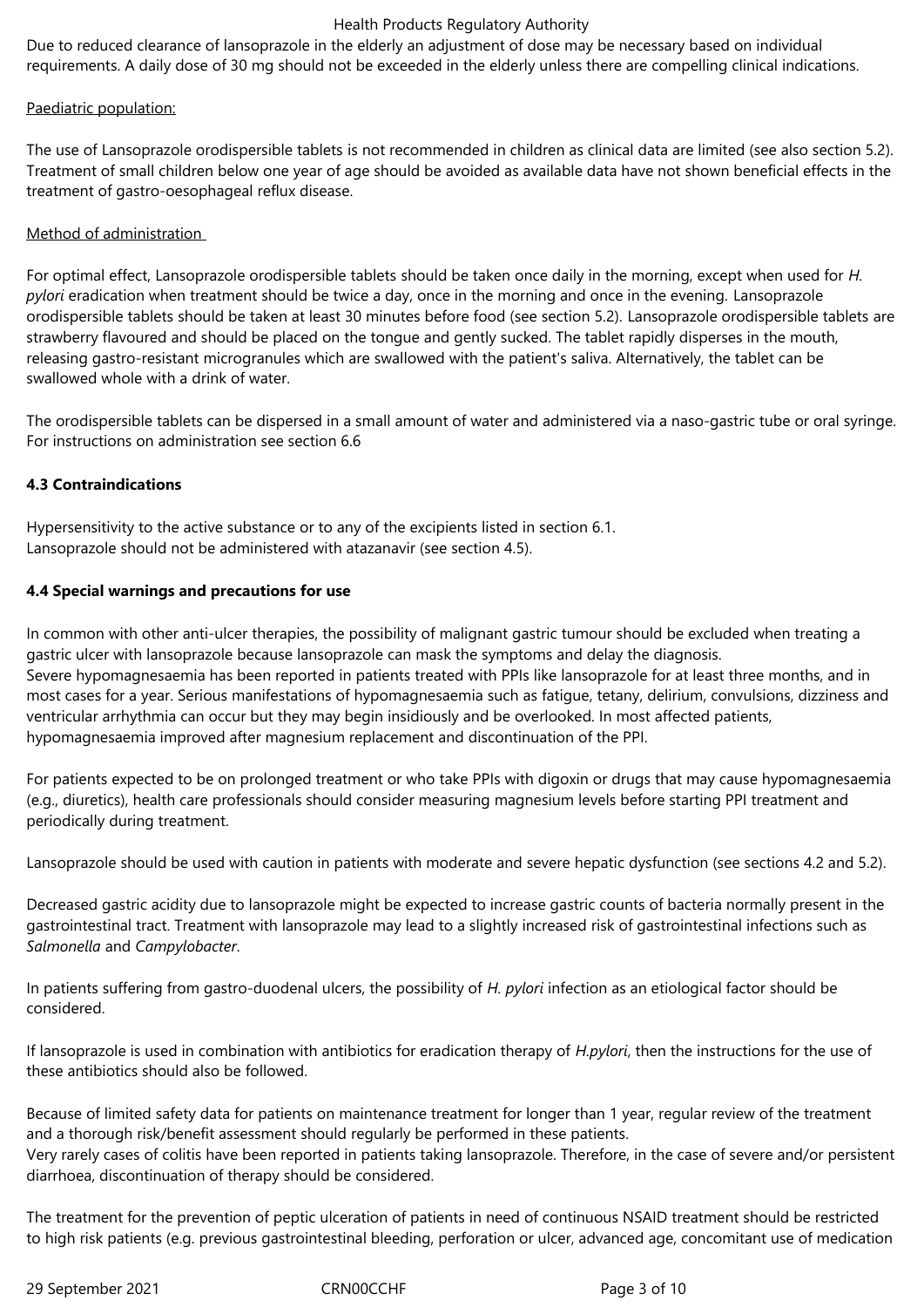known to increase the likelihood of upper GI adverse events [e.g. corticosteroids or anticoagulants], the presence of a serious co-morbidity factor or the prolonged use of NSAID maximum recommended doses).

Proton pump inhibitors, especially if used in high doses and over long durations (>1 year), may modestly increase the risk of hip, wrist and spine fracture, predominantly in the elderly or in presence of other recognised risk factors. Observational studies suggest that proton pump inhibitors may increase the overall risk of fracture by 10–40%. Some of this increase may be due to other risk factors. Patients at risk of osteoporosis should receive care according to current clinical guidelines and they should have an adequate intake of vitamin D and calcium.

## Subacute cutaneous lupus erythematosus (SCLE)

Proton pump inhibitors are associated with very infrequent cases of SCLE. If lesions occur, especially in sun-exposed areas of the skin, and if accompanied by arthralgia, the patient should seek medical help promptly and the health care professional should consider stopping {Drug name}. SCLE after previous treatment with a proton pump inhibitor may increase the risk of SCLE with other proton pump inhibitors.

## Interference with laboratory tests

Increased Chromogranin A (CgA) level may interfere with investigations for neuroendocrine tumours. To avoid this interference, [Product name] treatment should be stopped for at least 5 days before CgA measurements (see section 5.1). If CgA and gastrin levels have not returned to reference range after initial measurement, measurements should be repeated 14 days after cessation of proton pump inhibitor treatment.

Lansoprazole orodispersible tablets contain aspartame and benzyl alcohol

This medicinal product contains 10.5 mg of aspartame in each orodispersible tablet. Aspartame is a source of phenylalanine, which may be harmful for people with phenylketonuria.

This medicinal product contains 0.063 mg of benzyl alcohol in each orodispersible tablet. Benzyl alcohol may cause allergic reactions. High volumes should be used with caution and only if necessary, especially in subjects with liver or kidney impairment or during pregnancy or lactation because of the risk of accumulation and toxicity (metabolic acidosis). Because of the increased risk of accumulation, it should not be used for more than a week in young children (less than 3 years old).

# **4.5 Interaction with other medicinal products and other forms of interactions**

#### **Effects of lansoprazole on other drugs**

#### **Medicinal products with pH dependent absorption**

Lansoprazole may interfere with the absorption of drugs where gastric pH is critical to bioavailability.

#### Atazanavir:

A study has shown that co-administration of lansoprazole (60 mg once daily) with atazanavir 400 mg to healthy volunteers resulted in a substantial reduction in atazanavir exposure (approximately 90% decrease in AUC and Cmax). Lansoprazole should not be co-administered with atazanavir (see section 4.3).

#### Ketoconazole and itraconazole:

The absorption of ketoconazole and itraconazole from the gastrointestinal tract is enhanced by the presence of gastric acid. Administration of lansoprazole may result in sub-therapeutic concentrations of ketoconazole and itraconazole and the combination should be avoided.

#### Digoxin:

Co-administration of lansoprazole and digoxin may lead to increased digoxin plasma levels. The plasma levels of digoxin should therefore be monitored and the dose of digoxin adjusted if necessary when initiating and ending lansoprazole treatment.

#### **Medicinal products metabolised by P450 enzymes**

29 September 2021 CRN00CCHF Page 4 of 10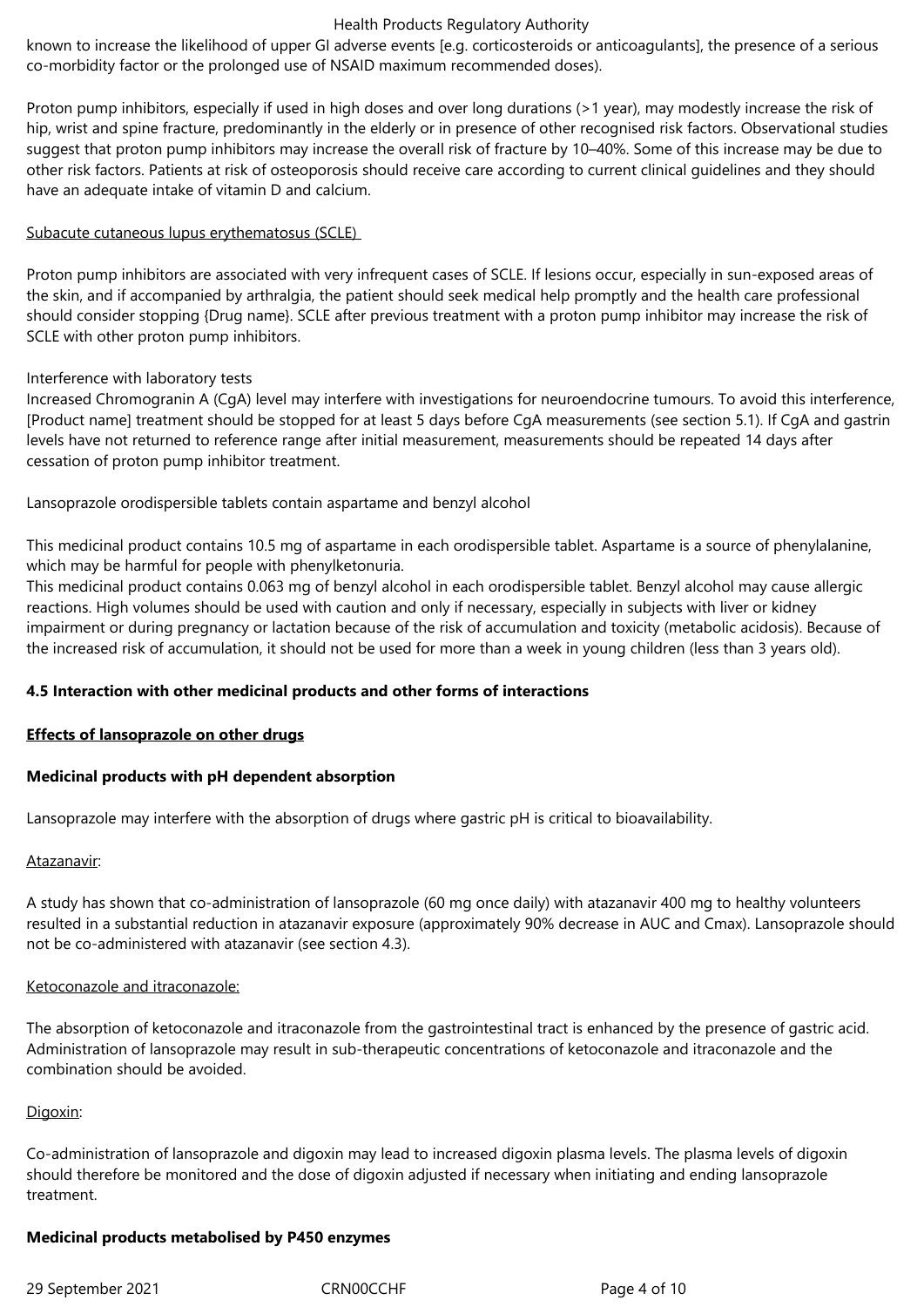Lansoprazole may increase plasma concentrations of drugs that are metabolised by CYP3A4. Caution is advised when combining lansoprazole with drugs which are metabolised by this enzyme and have a narrow therapeutic window.

## Theophylline:

Lansoprazole reduces the plasma concentration of theophylline, which may decrease the expected clinical effect at the dose. Caution is advised when combining the two drugs.

## Tacrolimus:

Co-administration of lansoprazole increases the plasma concentrations of tacrolimus (a CYP3A and P-gp substrate). Lansoprazole exposure increased the mean exposure of tacrolimus by up to 81%. Monitoring of tacrolimus plasma concentrations is advised when concomitant treatment with lanzoprazole is initiated or ended.

# **Medicinal products transported by P-glycoprotein**

Lansoprazole has been observed to inhibit the transport protein, P-glycoprotein (P-gp) *in vitro*. The clinical relevance of this is unknown.

## **Effects of other drugs on lansoprazole**

## **Drugs which inhibit CYP2C19**

#### Fluvoxamine:

A dose reduction may be considered when combining lansoprazole with the CYP2C19 inhibitor fluvoxamine. A study shows that the plasma concentrations of lansoprazole increase up to 4-fold.

## **Drugs which induces CYP2C19 and CYP3A4**

Enzyme inducers affecting CYP2C19 and CYP3A4 such as rifampicin, and St John´s wort (*Hypericum perforatum*) can markedly reduce the plasma concentrations of lansoprazole.

#### **Others**

#### Sucralfate/Antacids:

Sucralfate/Antacids may decrease the bioavailability of lansoprazole. Therefore lansoprazole should be taken at least 1 hour after taking these drugs.

No clinically significant interactions of lansoprazole with nonsteroidal anti-inflammatory drugs have been demonstrated, although no formal interactions studies have been performed.

# **4.6 Fertility, pregnancy and lactation**

#### Pregnancy:

For lansoprazole no clinical data on exposed pregnancies are available. Animal studies do not indicate direct or indirect harmful effects with respect to pregnancy, embryonal/foetal development, parturition or postnatal development. Therefore, the use of lansoprazole during pregnancy is not recommended.

#### Breast-feeding:

It is not known whether lansoprazole is excreted in human breast milk. Animal studies have shown excretion of lansoprazole in milk.

A decision on whether to continue/discontinue breast-feeding or to continue/discontinue therapy with lansoprazole should be made taking into account the benefit of breastfeeding to the child and the benefit of lansoprazole therapy to the woman.

# **4.7 Effects on ability to drive and use machines**

Adverse drug reactions such as dizziness, vertigo*,* visual disturbances and somnolence may occur (see section 4.8). Under these conditions the ability to react may be decreased.

29 September 2021 CRN00CCHF Page 5 of 10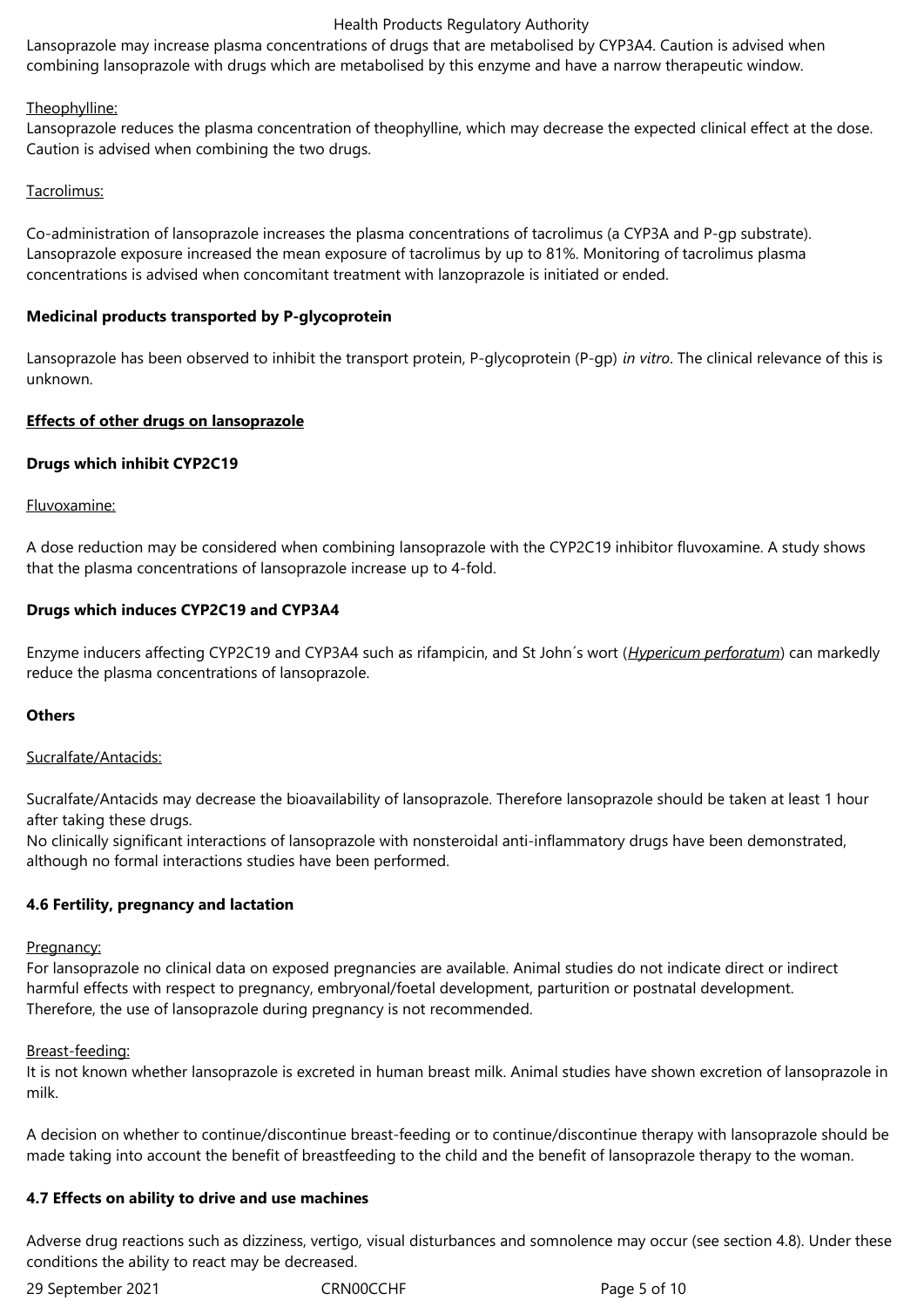## **4.8 Undesirable effects**

All adverse drug reactions are listed by system organ class and frequency:

Frequencies are defined as common (≥ 1/100 to < 1/10); uncommon (≥ 1/1,000 to < 1/100); rare (≥1/10,000 to1/1,000); very rare (<1/10,000), not known (cannot be estimated from the available data)

| <b>Blood and</b><br>Thrombocytopenia,<br>Agranulocytosis,<br>Anaemia<br>lymphatic<br>eosinophilia,<br>pancytopenia<br>system disorders<br>leucopenia<br><b>Metabolism and</b><br>Hypomagnesaemia [See Special<br>nutritional<br>warnings and precautions for use<br>disorders<br>$(4.4)$ ]<br><b>Visual hallucinations</b><br><b>Psychiatric</b><br>Depression<br>Insomnia,<br>disorders<br>hallucination,<br>confusion<br>Headache,<br><b>Nervous system</b><br>Restlessness,<br>disorders<br>dizziness<br>vertigo,<br>paresthesia,<br>somnolence,<br>tremor<br><b>Eye disorders</b><br>Visual<br>disturbances.<br>Colitis,<br><b>Gastrointestinal</b><br>Nausea,<br>Glossitis,<br>candidiasis of<br>disorders<br>diarrhoea,<br>stomatitis<br>stomach<br>the<br>ache, fundic<br>oesophagus,<br>gland<br>pancreatitis,<br>polyps<br>taste<br>(benign),<br>disturbances<br>constipation,<br>vomiting,<br>flatulence,<br>dry mouth<br>or throat<br><b>Hepatobiliary</b><br>Hepatitis,<br>Increase in<br>disorders<br>jaundice<br>liver enzyme<br>levels<br><b>Skin and</b><br>Petechiae,<br>Urticaria,<br>Steven-Johnson<br>Subacute cutaneous lupus<br>itching, rash<br>subcutaneous<br>purpura, hair<br>syndrome, toxic<br>erythematosus (see section 4.4).<br>tissue disorders<br>loss, erythema<br>epidermal<br>multiforme,<br>necrolysis<br>photosensitivity<br>Arthralgia, myalgia,<br><b>Musculoskeletal</b><br>fracture of the hip,<br>and connective<br>tissue disorders<br>wrist or spine (see<br>section 4.4)<br>Interstitial<br><b>Renal and</b><br>urinary<br>nephritis<br>disorders<br><b>Reproductive</b><br>Gynaecomastia<br>system and<br>breast disorders<br>Anaphylactic<br>General<br>Fatigue<br>Oedema<br>Fever,<br>disorders and<br>shock<br>hyperhidrosis,<br>administration<br>angioedema,<br>site conditions<br>anorexia,<br>impotence<br><b>Investigations</b><br>Increase in |                   | Common | <b>Uncommon</b> | Rare | <b>Very rare</b> | <b>Not known</b> |
|-------------------------------------------------------------------------------------------------------------------------------------------------------------------------------------------------------------------------------------------------------------------------------------------------------------------------------------------------------------------------------------------------------------------------------------------------------------------------------------------------------------------------------------------------------------------------------------------------------------------------------------------------------------------------------------------------------------------------------------------------------------------------------------------------------------------------------------------------------------------------------------------------------------------------------------------------------------------------------------------------------------------------------------------------------------------------------------------------------------------------------------------------------------------------------------------------------------------------------------------------------------------------------------------------------------------------------------------------------------------------------------------------------------------------------------------------------------------------------------------------------------------------------------------------------------------------------------------------------------------------------------------------------------------------------------------------------------------------------------------------------------------------------------------------------------------------------------------------------------------------------------------------------|-------------------|--------|-----------------|------|------------------|------------------|
|                                                                                                                                                                                                                                                                                                                                                                                                                                                                                                                                                                                                                                                                                                                                                                                                                                                                                                                                                                                                                                                                                                                                                                                                                                                                                                                                                                                                                                                                                                                                                                                                                                                                                                                                                                                                                                                                                                       |                   |        |                 |      |                  |                  |
|                                                                                                                                                                                                                                                                                                                                                                                                                                                                                                                                                                                                                                                                                                                                                                                                                                                                                                                                                                                                                                                                                                                                                                                                                                                                                                                                                                                                                                                                                                                                                                                                                                                                                                                                                                                                                                                                                                       |                   |        |                 |      |                  |                  |
|                                                                                                                                                                                                                                                                                                                                                                                                                                                                                                                                                                                                                                                                                                                                                                                                                                                                                                                                                                                                                                                                                                                                                                                                                                                                                                                                                                                                                                                                                                                                                                                                                                                                                                                                                                                                                                                                                                       |                   |        |                 |      |                  |                  |
|                                                                                                                                                                                                                                                                                                                                                                                                                                                                                                                                                                                                                                                                                                                                                                                                                                                                                                                                                                                                                                                                                                                                                                                                                                                                                                                                                                                                                                                                                                                                                                                                                                                                                                                                                                                                                                                                                                       |                   |        |                 |      |                  |                  |
|                                                                                                                                                                                                                                                                                                                                                                                                                                                                                                                                                                                                                                                                                                                                                                                                                                                                                                                                                                                                                                                                                                                                                                                                                                                                                                                                                                                                                                                                                                                                                                                                                                                                                                                                                                                                                                                                                                       |                   |        |                 |      |                  |                  |
|                                                                                                                                                                                                                                                                                                                                                                                                                                                                                                                                                                                                                                                                                                                                                                                                                                                                                                                                                                                                                                                                                                                                                                                                                                                                                                                                                                                                                                                                                                                                                                                                                                                                                                                                                                                                                                                                                                       |                   |        |                 |      |                  |                  |
|                                                                                                                                                                                                                                                                                                                                                                                                                                                                                                                                                                                                                                                                                                                                                                                                                                                                                                                                                                                                                                                                                                                                                                                                                                                                                                                                                                                                                                                                                                                                                                                                                                                                                                                                                                                                                                                                                                       |                   |        |                 |      |                  |                  |
|                                                                                                                                                                                                                                                                                                                                                                                                                                                                                                                                                                                                                                                                                                                                                                                                                                                                                                                                                                                                                                                                                                                                                                                                                                                                                                                                                                                                                                                                                                                                                                                                                                                                                                                                                                                                                                                                                                       |                   |        |                 |      |                  |                  |
|                                                                                                                                                                                                                                                                                                                                                                                                                                                                                                                                                                                                                                                                                                                                                                                                                                                                                                                                                                                                                                                                                                                                                                                                                                                                                                                                                                                                                                                                                                                                                                                                                                                                                                                                                                                                                                                                                                       |                   |        |                 |      |                  |                  |
|                                                                                                                                                                                                                                                                                                                                                                                                                                                                                                                                                                                                                                                                                                                                                                                                                                                                                                                                                                                                                                                                                                                                                                                                                                                                                                                                                                                                                                                                                                                                                                                                                                                                                                                                                                                                                                                                                                       |                   |        |                 |      |                  |                  |
|                                                                                                                                                                                                                                                                                                                                                                                                                                                                                                                                                                                                                                                                                                                                                                                                                                                                                                                                                                                                                                                                                                                                                                                                                                                                                                                                                                                                                                                                                                                                                                                                                                                                                                                                                                                                                                                                                                       |                   |        |                 |      |                  |                  |
|                                                                                                                                                                                                                                                                                                                                                                                                                                                                                                                                                                                                                                                                                                                                                                                                                                                                                                                                                                                                                                                                                                                                                                                                                                                                                                                                                                                                                                                                                                                                                                                                                                                                                                                                                                                                                                                                                                       |                   |        |                 |      |                  |                  |
|                                                                                                                                                                                                                                                                                                                                                                                                                                                                                                                                                                                                                                                                                                                                                                                                                                                                                                                                                                                                                                                                                                                                                                                                                                                                                                                                                                                                                                                                                                                                                                                                                                                                                                                                                                                                                                                                                                       |                   |        |                 |      |                  |                  |
|                                                                                                                                                                                                                                                                                                                                                                                                                                                                                                                                                                                                                                                                                                                                                                                                                                                                                                                                                                                                                                                                                                                                                                                                                                                                                                                                                                                                                                                                                                                                                                                                                                                                                                                                                                                                                                                                                                       |                   |        |                 |      |                  |                  |
|                                                                                                                                                                                                                                                                                                                                                                                                                                                                                                                                                                                                                                                                                                                                                                                                                                                                                                                                                                                                                                                                                                                                                                                                                                                                                                                                                                                                                                                                                                                                                                                                                                                                                                                                                                                                                                                                                                       |                   |        |                 |      |                  |                  |
|                                                                                                                                                                                                                                                                                                                                                                                                                                                                                                                                                                                                                                                                                                                                                                                                                                                                                                                                                                                                                                                                                                                                                                                                                                                                                                                                                                                                                                                                                                                                                                                                                                                                                                                                                                                                                                                                                                       |                   |        |                 |      |                  |                  |
|                                                                                                                                                                                                                                                                                                                                                                                                                                                                                                                                                                                                                                                                                                                                                                                                                                                                                                                                                                                                                                                                                                                                                                                                                                                                                                                                                                                                                                                                                                                                                                                                                                                                                                                                                                                                                                                                                                       |                   |        |                 |      |                  |                  |
|                                                                                                                                                                                                                                                                                                                                                                                                                                                                                                                                                                                                                                                                                                                                                                                                                                                                                                                                                                                                                                                                                                                                                                                                                                                                                                                                                                                                                                                                                                                                                                                                                                                                                                                                                                                                                                                                                                       |                   |        |                 |      |                  |                  |
|                                                                                                                                                                                                                                                                                                                                                                                                                                                                                                                                                                                                                                                                                                                                                                                                                                                                                                                                                                                                                                                                                                                                                                                                                                                                                                                                                                                                                                                                                                                                                                                                                                                                                                                                                                                                                                                                                                       |                   |        |                 |      |                  |                  |
|                                                                                                                                                                                                                                                                                                                                                                                                                                                                                                                                                                                                                                                                                                                                                                                                                                                                                                                                                                                                                                                                                                                                                                                                                                                                                                                                                                                                                                                                                                                                                                                                                                                                                                                                                                                                                                                                                                       |                   |        |                 |      |                  |                  |
|                                                                                                                                                                                                                                                                                                                                                                                                                                                                                                                                                                                                                                                                                                                                                                                                                                                                                                                                                                                                                                                                                                                                                                                                                                                                                                                                                                                                                                                                                                                                                                                                                                                                                                                                                                                                                                                                                                       |                   |        |                 |      |                  |                  |
|                                                                                                                                                                                                                                                                                                                                                                                                                                                                                                                                                                                                                                                                                                                                                                                                                                                                                                                                                                                                                                                                                                                                                                                                                                                                                                                                                                                                                                                                                                                                                                                                                                                                                                                                                                                                                                                                                                       |                   |        |                 |      |                  |                  |
|                                                                                                                                                                                                                                                                                                                                                                                                                                                                                                                                                                                                                                                                                                                                                                                                                                                                                                                                                                                                                                                                                                                                                                                                                                                                                                                                                                                                                                                                                                                                                                                                                                                                                                                                                                                                                                                                                                       |                   |        |                 |      |                  |                  |
|                                                                                                                                                                                                                                                                                                                                                                                                                                                                                                                                                                                                                                                                                                                                                                                                                                                                                                                                                                                                                                                                                                                                                                                                                                                                                                                                                                                                                                                                                                                                                                                                                                                                                                                                                                                                                                                                                                       |                   |        |                 |      |                  |                  |
|                                                                                                                                                                                                                                                                                                                                                                                                                                                                                                                                                                                                                                                                                                                                                                                                                                                                                                                                                                                                                                                                                                                                                                                                                                                                                                                                                                                                                                                                                                                                                                                                                                                                                                                                                                                                                                                                                                       |                   |        |                 |      |                  |                  |
|                                                                                                                                                                                                                                                                                                                                                                                                                                                                                                                                                                                                                                                                                                                                                                                                                                                                                                                                                                                                                                                                                                                                                                                                                                                                                                                                                                                                                                                                                                                                                                                                                                                                                                                                                                                                                                                                                                       |                   |        |                 |      |                  |                  |
|                                                                                                                                                                                                                                                                                                                                                                                                                                                                                                                                                                                                                                                                                                                                                                                                                                                                                                                                                                                                                                                                                                                                                                                                                                                                                                                                                                                                                                                                                                                                                                                                                                                                                                                                                                                                                                                                                                       |                   |        |                 |      |                  |                  |
|                                                                                                                                                                                                                                                                                                                                                                                                                                                                                                                                                                                                                                                                                                                                                                                                                                                                                                                                                                                                                                                                                                                                                                                                                                                                                                                                                                                                                                                                                                                                                                                                                                                                                                                                                                                                                                                                                                       |                   |        |                 |      |                  |                  |
|                                                                                                                                                                                                                                                                                                                                                                                                                                                                                                                                                                                                                                                                                                                                                                                                                                                                                                                                                                                                                                                                                                                                                                                                                                                                                                                                                                                                                                                                                                                                                                                                                                                                                                                                                                                                                                                                                                       |                   |        |                 |      |                  |                  |
|                                                                                                                                                                                                                                                                                                                                                                                                                                                                                                                                                                                                                                                                                                                                                                                                                                                                                                                                                                                                                                                                                                                                                                                                                                                                                                                                                                                                                                                                                                                                                                                                                                                                                                                                                                                                                                                                                                       |                   |        |                 |      |                  |                  |
|                                                                                                                                                                                                                                                                                                                                                                                                                                                                                                                                                                                                                                                                                                                                                                                                                                                                                                                                                                                                                                                                                                                                                                                                                                                                                                                                                                                                                                                                                                                                                                                                                                                                                                                                                                                                                                                                                                       |                   |        |                 |      |                  |                  |
|                                                                                                                                                                                                                                                                                                                                                                                                                                                                                                                                                                                                                                                                                                                                                                                                                                                                                                                                                                                                                                                                                                                                                                                                                                                                                                                                                                                                                                                                                                                                                                                                                                                                                                                                                                                                                                                                                                       |                   |        |                 |      |                  |                  |
|                                                                                                                                                                                                                                                                                                                                                                                                                                                                                                                                                                                                                                                                                                                                                                                                                                                                                                                                                                                                                                                                                                                                                                                                                                                                                                                                                                                                                                                                                                                                                                                                                                                                                                                                                                                                                                                                                                       |                   |        |                 |      |                  |                  |
|                                                                                                                                                                                                                                                                                                                                                                                                                                                                                                                                                                                                                                                                                                                                                                                                                                                                                                                                                                                                                                                                                                                                                                                                                                                                                                                                                                                                                                                                                                                                                                                                                                                                                                                                                                                                                                                                                                       |                   |        |                 |      |                  |                  |
|                                                                                                                                                                                                                                                                                                                                                                                                                                                                                                                                                                                                                                                                                                                                                                                                                                                                                                                                                                                                                                                                                                                                                                                                                                                                                                                                                                                                                                                                                                                                                                                                                                                                                                                                                                                                                                                                                                       |                   |        |                 |      |                  |                  |
|                                                                                                                                                                                                                                                                                                                                                                                                                                                                                                                                                                                                                                                                                                                                                                                                                                                                                                                                                                                                                                                                                                                                                                                                                                                                                                                                                                                                                                                                                                                                                                                                                                                                                                                                                                                                                                                                                                       |                   |        |                 |      |                  |                  |
|                                                                                                                                                                                                                                                                                                                                                                                                                                                                                                                                                                                                                                                                                                                                                                                                                                                                                                                                                                                                                                                                                                                                                                                                                                                                                                                                                                                                                                                                                                                                                                                                                                                                                                                                                                                                                                                                                                       |                   |        |                 |      |                  |                  |
|                                                                                                                                                                                                                                                                                                                                                                                                                                                                                                                                                                                                                                                                                                                                                                                                                                                                                                                                                                                                                                                                                                                                                                                                                                                                                                                                                                                                                                                                                                                                                                                                                                                                                                                                                                                                                                                                                                       |                   |        |                 |      |                  |                  |
|                                                                                                                                                                                                                                                                                                                                                                                                                                                                                                                                                                                                                                                                                                                                                                                                                                                                                                                                                                                                                                                                                                                                                                                                                                                                                                                                                                                                                                                                                                                                                                                                                                                                                                                                                                                                                                                                                                       |                   |        |                 |      |                  |                  |
|                                                                                                                                                                                                                                                                                                                                                                                                                                                                                                                                                                                                                                                                                                                                                                                                                                                                                                                                                                                                                                                                                                                                                                                                                                                                                                                                                                                                                                                                                                                                                                                                                                                                                                                                                                                                                                                                                                       |                   |        |                 |      |                  |                  |
|                                                                                                                                                                                                                                                                                                                                                                                                                                                                                                                                                                                                                                                                                                                                                                                                                                                                                                                                                                                                                                                                                                                                                                                                                                                                                                                                                                                                                                                                                                                                                                                                                                                                                                                                                                                                                                                                                                       |                   |        |                 |      |                  |                  |
|                                                                                                                                                                                                                                                                                                                                                                                                                                                                                                                                                                                                                                                                                                                                                                                                                                                                                                                                                                                                                                                                                                                                                                                                                                                                                                                                                                                                                                                                                                                                                                                                                                                                                                                                                                                                                                                                                                       |                   |        |                 |      |                  |                  |
|                                                                                                                                                                                                                                                                                                                                                                                                                                                                                                                                                                                                                                                                                                                                                                                                                                                                                                                                                                                                                                                                                                                                                                                                                                                                                                                                                                                                                                                                                                                                                                                                                                                                                                                                                                                                                                                                                                       |                   |        |                 |      |                  |                  |
|                                                                                                                                                                                                                                                                                                                                                                                                                                                                                                                                                                                                                                                                                                                                                                                                                                                                                                                                                                                                                                                                                                                                                                                                                                                                                                                                                                                                                                                                                                                                                                                                                                                                                                                                                                                                                                                                                                       |                   |        |                 |      |                  |                  |
|                                                                                                                                                                                                                                                                                                                                                                                                                                                                                                                                                                                                                                                                                                                                                                                                                                                                                                                                                                                                                                                                                                                                                                                                                                                                                                                                                                                                                                                                                                                                                                                                                                                                                                                                                                                                                                                                                                       |                   |        |                 |      |                  |                  |
|                                                                                                                                                                                                                                                                                                                                                                                                                                                                                                                                                                                                                                                                                                                                                                                                                                                                                                                                                                                                                                                                                                                                                                                                                                                                                                                                                                                                                                                                                                                                                                                                                                                                                                                                                                                                                                                                                                       |                   |        |                 |      |                  |                  |
|                                                                                                                                                                                                                                                                                                                                                                                                                                                                                                                                                                                                                                                                                                                                                                                                                                                                                                                                                                                                                                                                                                                                                                                                                                                                                                                                                                                                                                                                                                                                                                                                                                                                                                                                                                                                                                                                                                       |                   |        |                 |      |                  |                  |
|                                                                                                                                                                                                                                                                                                                                                                                                                                                                                                                                                                                                                                                                                                                                                                                                                                                                                                                                                                                                                                                                                                                                                                                                                                                                                                                                                                                                                                                                                                                                                                                                                                                                                                                                                                                                                                                                                                       |                   |        |                 |      |                  |                  |
|                                                                                                                                                                                                                                                                                                                                                                                                                                                                                                                                                                                                                                                                                                                                                                                                                                                                                                                                                                                                                                                                                                                                                                                                                                                                                                                                                                                                                                                                                                                                                                                                                                                                                                                                                                                                                                                                                                       |                   |        |                 |      |                  |                  |
|                                                                                                                                                                                                                                                                                                                                                                                                                                                                                                                                                                                                                                                                                                                                                                                                                                                                                                                                                                                                                                                                                                                                                                                                                                                                                                                                                                                                                                                                                                                                                                                                                                                                                                                                                                                                                                                                                                       |                   |        |                 |      |                  |                  |
|                                                                                                                                                                                                                                                                                                                                                                                                                                                                                                                                                                                                                                                                                                                                                                                                                                                                                                                                                                                                                                                                                                                                                                                                                                                                                                                                                                                                                                                                                                                                                                                                                                                                                                                                                                                                                                                                                                       |                   |        |                 |      |                  |                  |
|                                                                                                                                                                                                                                                                                                                                                                                                                                                                                                                                                                                                                                                                                                                                                                                                                                                                                                                                                                                                                                                                                                                                                                                                                                                                                                                                                                                                                                                                                                                                                                                                                                                                                                                                                                                                                                                                                                       | 29 September 2021 |        | CRN00CCHF       |      | Page 6 of 10     |                  |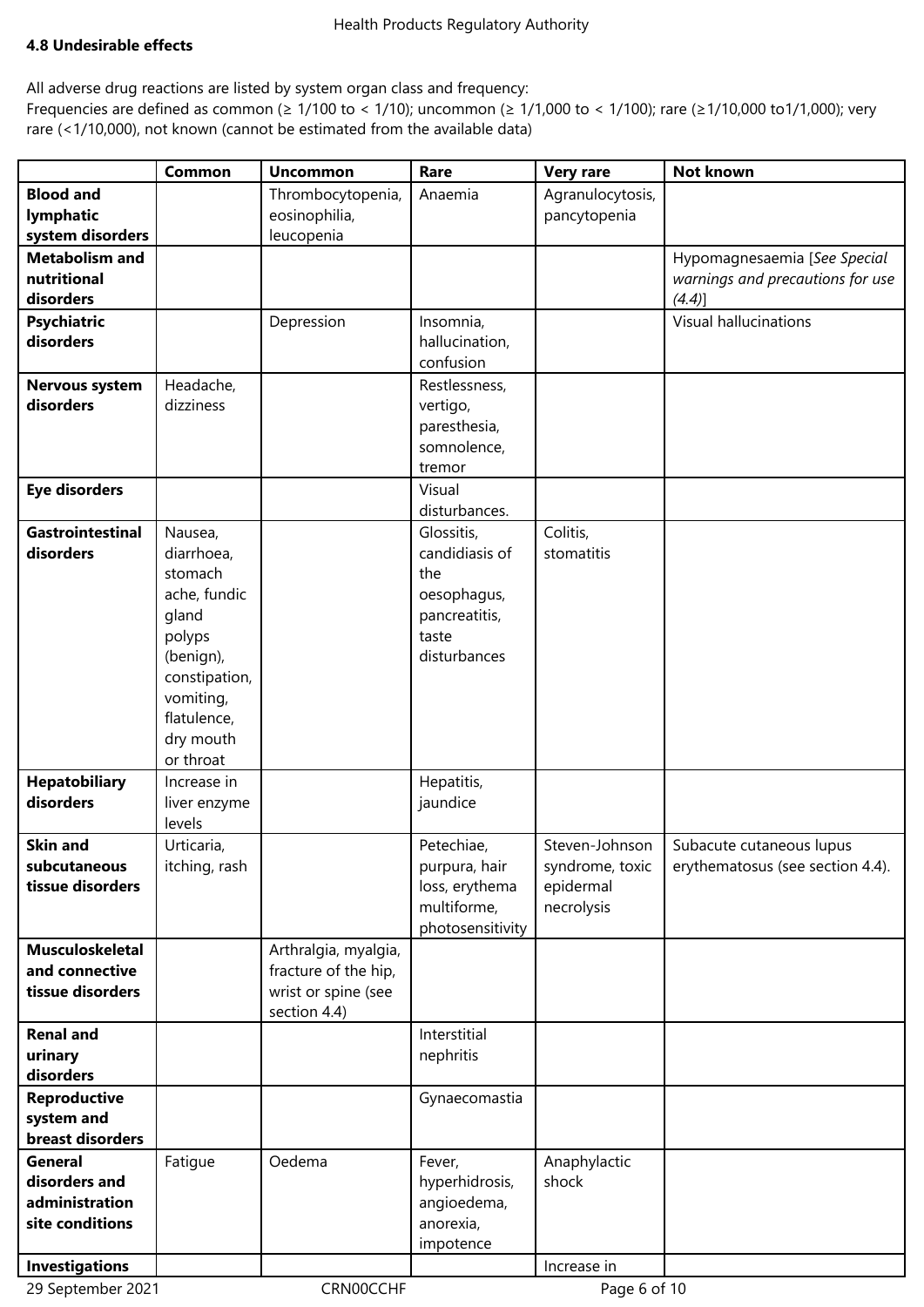| Health Products Regulatory Authority |  |
|--------------------------------------|--|
|--------------------------------------|--|

| $\tilde{\phantom{a}}$ | cholesterol and |  |
|-----------------------|-----------------|--|
|                       | triglyceride    |  |
|                       | levels,         |  |
|                       | hyponatremia    |  |

Reporting of suspected adverse reactions

Reporting suspected adverse reactions after authorisation of the medicinal product is important. It allows continued monitoring of the benefit/risk balance of the medicinal product. Healthcare professionals are asked to report any suspected adverse reactions via HPRA Pharmacovigilance, Earlsfort Terrace, IRL - Dublin 2; Tel: +353 1 6764971; Fax: +353 1 6762517. Website: www.hpra.ie; E-mail: medsafety@hpra.ie.

## **4.9 Overdose**

The effects of overdose on lansoprazole in humans are not known (although the acute toxicity is likely to be low) and consequently instruction for treatment cannot be given. However, daily doses of up to 180 mg of lansoprazole orally and up to 90 mg of lansoprazole intravenously have been administered in trials without significant undesirable effects.

Please refer to section 4.8 for possible symptoms of lansoprazole overdose.

In the case of suspected overdose the patient should be monitored. Lansoprazole is not significantly eliminated by haemodialysis. If necessary, gastric emptying, charcoal and symptomatic therapy is recommended.

## **5 PHARMACOLOGICAL PROPERTIES**

## **5.1 Pharmacodynamic properties**

Pharmacotherapeutic group: Proton pump inhibitors, ATC code: A02BC03

Lansoprazole is a gastric proton pump inhibitor. It inhibits the final stage of gastric acid formation by inhibiting the activity of H<sup>+</sup>/K<sup>+</sup> ATPase of the parietal cells in the stomach. The inhibition is dose-dependent and reversible, and the effect applies to both basal and stimulated secretion of gastric acid. Lansoprazole is concentrated in the parietal cells and becomes active in their acidic environment, whereupon it reacts with the sulphydryl group of H<sup>+</sup>/K<sup>+</sup>ATPase causing inhibition of the enzyme activity.

#### Effect on gastric acid secretion:

Lansoprazole is a specific inhibitor of the parietal cell proton pump. A single oral 30 mg dose of lansoprazole inhibits pentagastrin-stimulated gastric acid secretion by about 80%. After repeated daily administration for seven days, about 90% inhibition of gastric acid secretion is achieved. It has a corresponding effect on the basal secretion of gastric acid. A single oral dose of 30 mg reduces basal secretion by about 70%, and the patients' symptoms are consequently relieved starting from the very first dose. After eight days of repeated administration the reduction is about 85%. A rapid relief of symptoms is obtained by one oro-dispersible tablet (30 mg) daily, and most patients with duodenal ulcer recover within 2 weeks, patients with gastric ulcer and reflux oesophagitis within 4 weeks. By reducing gastric acidity, lansoprazole creates an environment in which appropriate antibiotics can be effective against *H. pylori.*

During treatment with antisecretory medicinal products, serum gastrin increases in response to the decreased acid secretion. Also CgA increases due to decreased gastric acidity. The increased CgA level may interfere with investigations for neuroendocrine tumours.

Available published evidence suggests that proton pump inhibitors should be discontinued between 5 days and 2 weeks prior to CgA measurements. This is to allow CgA levels that might be spuriously elevated following PPI treatment to return to reference range.

#### **5.2 Pharmacokinetic properties**

Lansoprazole is a racemate of two active enantiomers that are biotransformed into the active form in the acidic environment of the parietal cells. As lansoprazole is rapidly inactivated by gastric acid, it is administered orally in enteric-coated form(s) for systemic absorption.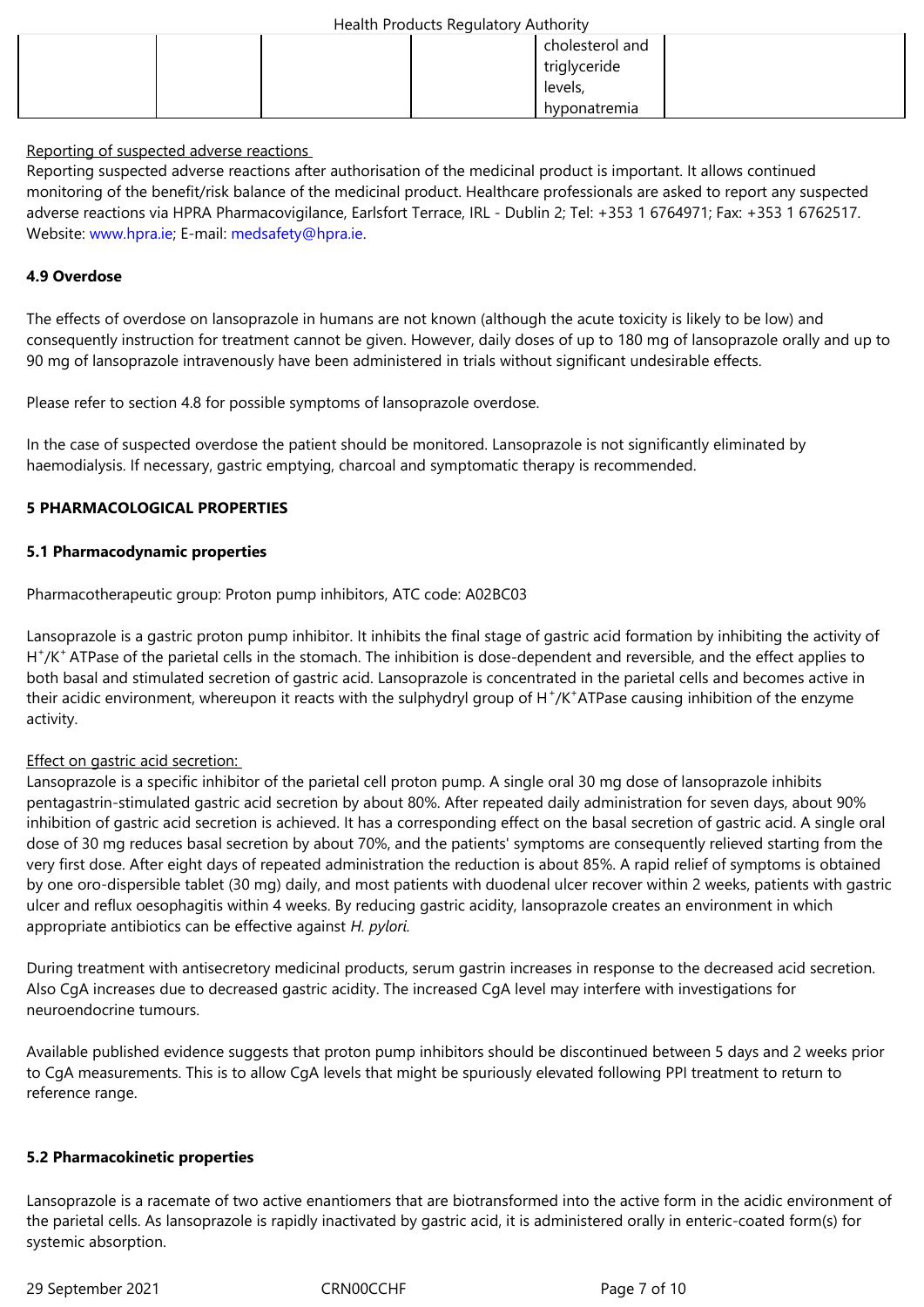## Absorption and distribution

Lansoprazole exhibits high (80-90%) bioavailability with a single dose. Peak plasma levels occur within 1.5 to 2.0 hours. Intake of food slows the absorption rate of lansoprazole and reduces the bioavailabilty by about 50%. The plasma protein binding is 97%.

Studies have shown that oro-dispersible tablets dispersed in a small amount of water and given via syringe directly into the mouth or administered via naso-gastric tube result in equivalent AUC compared to the usual mode of administration.

## Metabolism and elimination

Lansoprazole is extensively metabolised by the liver and the metabolites are excreted by both the renal and biliary route. The metabolism of lansoprazole is mainly catalysed by the enzyme CYP2C19. The enzyme CYP3A4 also contributes to the metabolism. The plasma elimination half-life ranges from 1 to 2 hours following single or multiple doses in healthy subjects. There is no evidence of accumulation following multiple doses in healthy subjects. Sulphone, sulphide and 5-hydroxyl derivatives of lansoprazole have been identified in plasma. These metabolites have very little or no antisecretory activity.

A study with  $^{14}$ C labelled lansoprazole indicated that approximately one-third of the administered radiation was excreted in the urine and two-thirds was recovered in the faeces.

## Pharmacokinetics in elderly patients

The clearance of lansoprazole is decreased in the elderly, with elimination half-life increased approximately 50% to 100%. Peak plasma levels were not increased in the elderly.

## Pharmacokinetics in paediatric patients

The evaluation of the pharmacokinetics in children aged 1 –17 years of age showed a similar exposure as compared to adults with doses of 15 mg for those below 30 kg of weight and 30 mg for those above. The investigation of a dose of 17 mg/m<sup>2</sup> body surface or 1 mg/kg body weight also resulted in comparable exposure of lansoprazole in children aged 2-3 months up to one year of age compared to adults.

Higher exposure to lansoprazole in comparison to adults has been seen in infants below the age of 2-3 months with doses of both 1.0 mg/kg and 0.5 mg/kg body weight given as a single dose

#### Pharmacokinetics in hepatic insufficiency

The exposure of lansoprazole is doubled in patients with mild hepatic impairment and much more increased in patients with moderate and severe hepatic impairment.

#### CYP2C19 poor metabolisers

CYP2C19 is subject to genetic polymorphism and 2-6 % of the population, called poor metabolisers (PMs) are homozygote for a mutant CYP2C19 allele and therefore lacks a functional CYP2C19 enzyme. The exposure of lansoprazole is several-fold higher in PMs than in extensive metabolisers (EMs).

#### **5.3 Preclinical safety data**

Non-clinical data reveal no special hazards for humans based on conventional studies of safety pharmacology, repeated dose toxicity, toxicity to reproduction or genotoxicity.

In two rat carcinogenicity studies, lansoprazole produced dose-related gastric ECL cell hyperplasia and ECL cell carcinoids associated with hypergastrinaemia due to inhibition of acid secretion. Intestinal metaplasia was also observed, as were Leydig cell hyperplasia and benign Leydig cell tumours. After 18 months of treatment retinal atrophy was observed. This was not seen in monkeys, dogs or mice.

In mouse carcinogenicity studies dose-related gastric ECL cell hyperplasia developed as well as liver tumours and adenoma of rete testis.

The clinical relevance of these findings is unknown.

29 September 2021 CRN00CCHF Page 8 of 10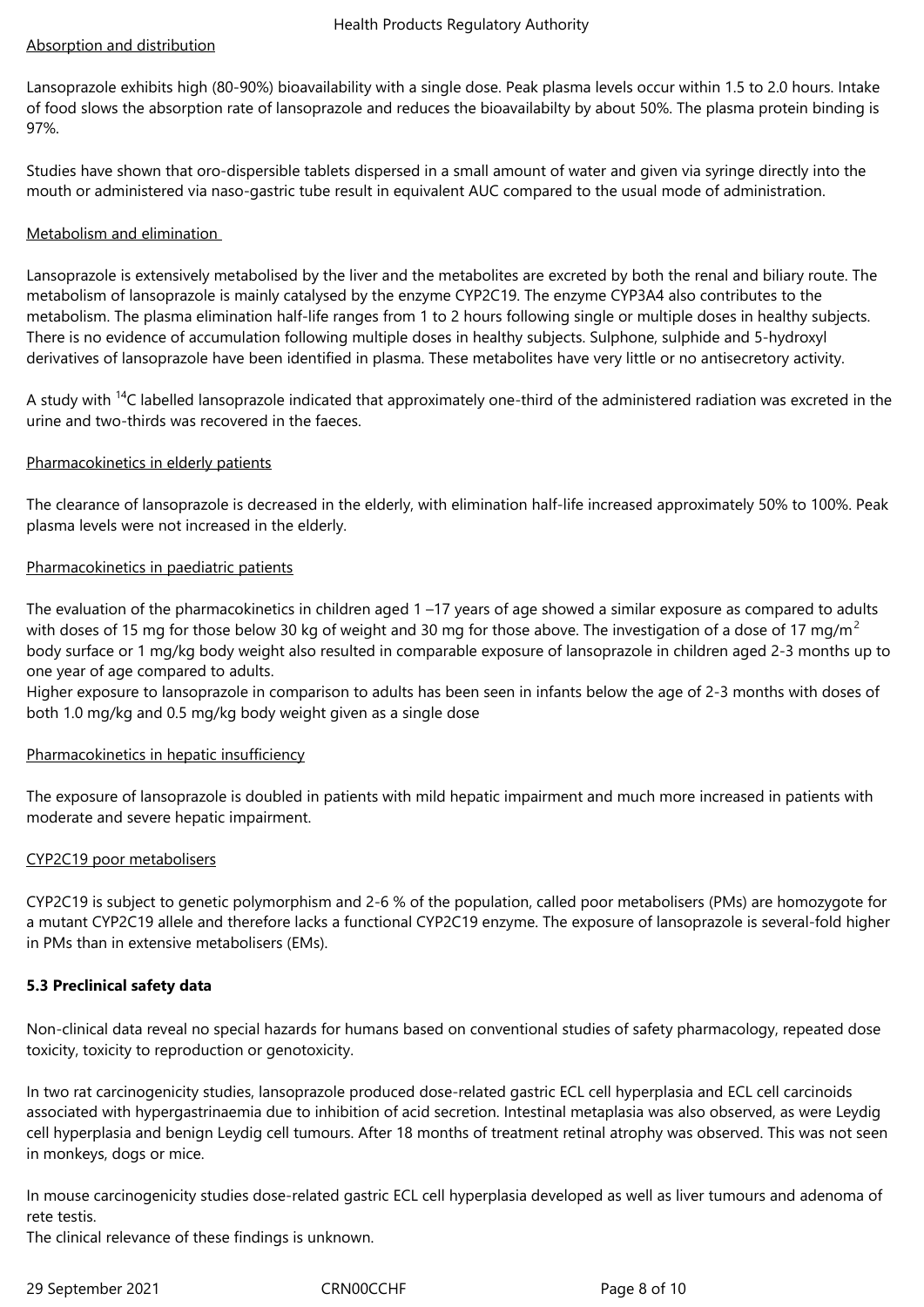#### **6 PHARMACEUTICAL PARTICULARS**

## **6.1 List of excipients**

*Tablet core:* Microcrystalline Cellulose Light Magnesium Carbonate Low-substituted Hydroxypropyl Cellulose Hydroxypropyl Cellulose (E 463)

*Barrier coating:*  Hypromellose 3 cps (E 464) Low Substituted Hydroxypropyl Cellulose Talc (E 553b) Titanium Dioxide (E 171) Mannitol (E 421)

*Enteric coating:* Methacrylic Acid Ethyl Acrylate Copolymer dispersion (1:1) Polyacrylate dispersion Glycerol Monostearate Polyethylene Glycol 6000 Polysorbate 80 (Crillet 4) Triethyl Citrate Polysorbate 80 Citric Acid (E 330) Ferric Oxide Yellow (E 172) Ferric Oxide Red (E 172) Talc (E 553b)

*Compressed tablet:*

F-Melt Type C (which contains: mannitol, xylitol, microcrystalline cellulose, crospovidone, anhydrous dibasic calcium phosphate) Crospovidone Microcrystalline Cellulose Aspartame (E 951) Strawberry Flavour (which contains: flavouring, maize maltodextrin, propylene glycol, benzyl alcohol) Magnesium Stearate (vegetable grade) (E 470b)

#### **6.2 Incompatibilities**

Not applicable.

#### **6.3 Shelf life**

2 years

# **6.4 Special precautions for storage**

Store below 25°C. Store in the original package in order to protect from moisture.

# **6.5 Nature and contents of container**

The orodispersible tablets are packed in an aluminium/aluminium blister with aluminium lidding foil or a cold form desiccant blister with aluminium lidding foil, which is further packed in to cartons.

The orodispersible tablets are available in packs of 7, 14, 28, 56, and 98 tablets.

Not all pack sizes may be marketed.

29 September 2021 CRN00CCHF Page 9 of 10